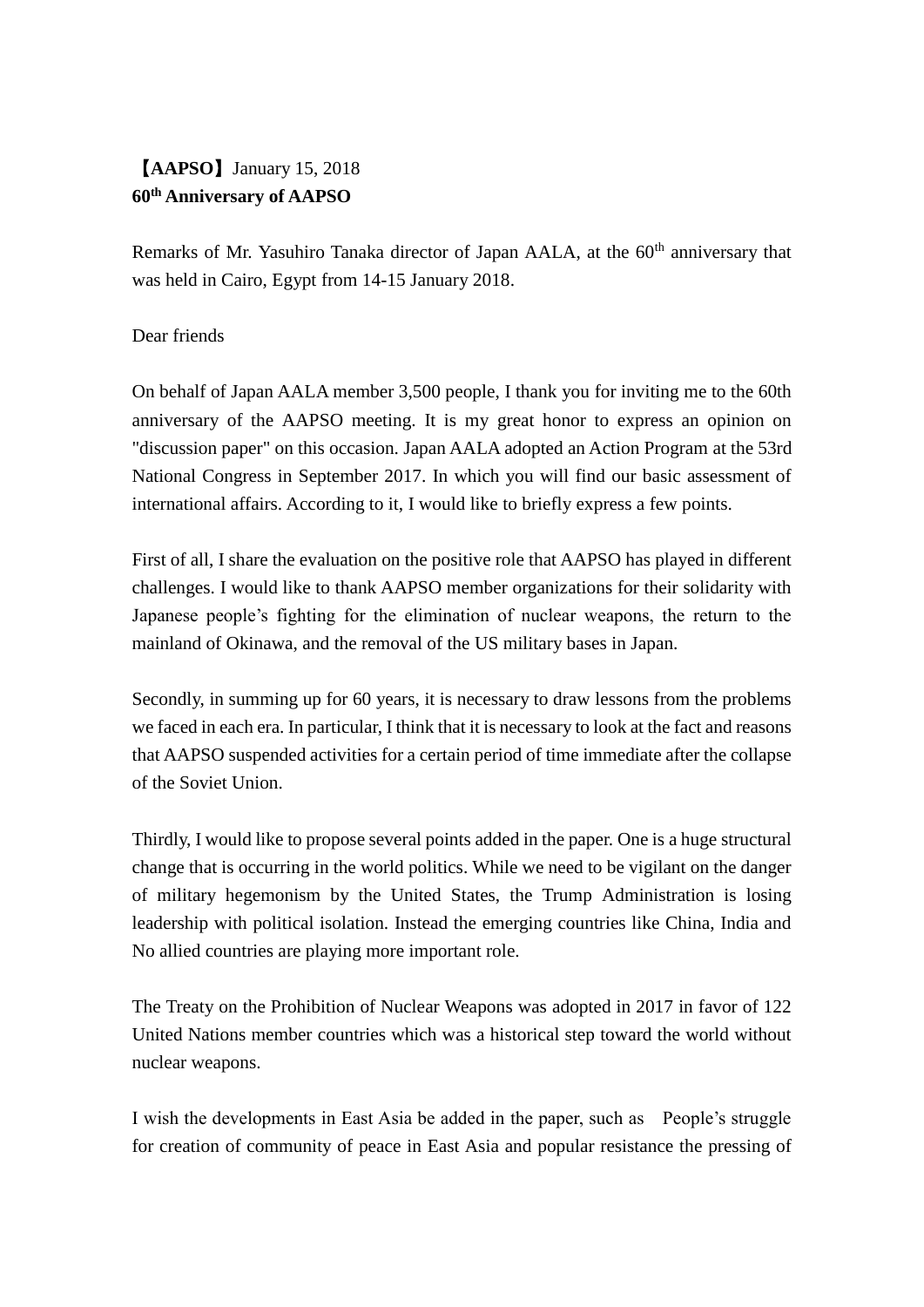neoliberalism.

Finally I think it important to refer on the struggle of the people in the Latin America and the Caribbean states against the United States domination and interference. (End)

## **A discussion paper on the 60th anniversary of Solidarity, prepared by Permanent Secretariat of the Afro-Asian Peoples' Solidarity Organization.**

 Since the Afro-Asian Peoples Solidarity Organization is a basic part of the human and liberal heritage of mankind seeking a better future... As it is our duty to hand this heritage for the new generations to continue the march of humanity forward for a world in which peace and justice are achieved. On the 60th anniversary of the founding of the Afro-Asian Peoples' Solidarity Organization (AAPSO) and in the light of historical experiences, events and developments in today's world, we present our perceptions and assessment of the current situation in the international arena, which leads us to a necessary and urgent conclusion:

The world needs the Afro-Asian Peoples Solidarity Organization more than ever before, when it was established on 25 December 1957 to 11 1958.

 The Afro-Asian Peoples' Solidarity Movement has played a historic role in the promotion of the national liberation movement in Africa and the liberation of African, Asian and Latin American peoples from the colonial yoke, the prevention of the West-East confrontation, the relaxation of the Cold War tensions, the fight of stop the arms race, the end of apartheid and the signing of the Nuclear Non-Proliferation Treaty and the establishment of the Non-Aligned Movement, which includes more than 118 countries and in the field of independent economic development, and the Non-Aligned Movement became the second largest movement after the United Nations.

The Bandung Conference on April 18, 1955 was a new beginning for the future of mankind, and the first attempt by the South countries in Africa and Asia to declare their ambition and determination to protect their economic interests and national independence in the face of colonial domination.

On the occasion of the 50th anniversary of the Bandung Conference, the "New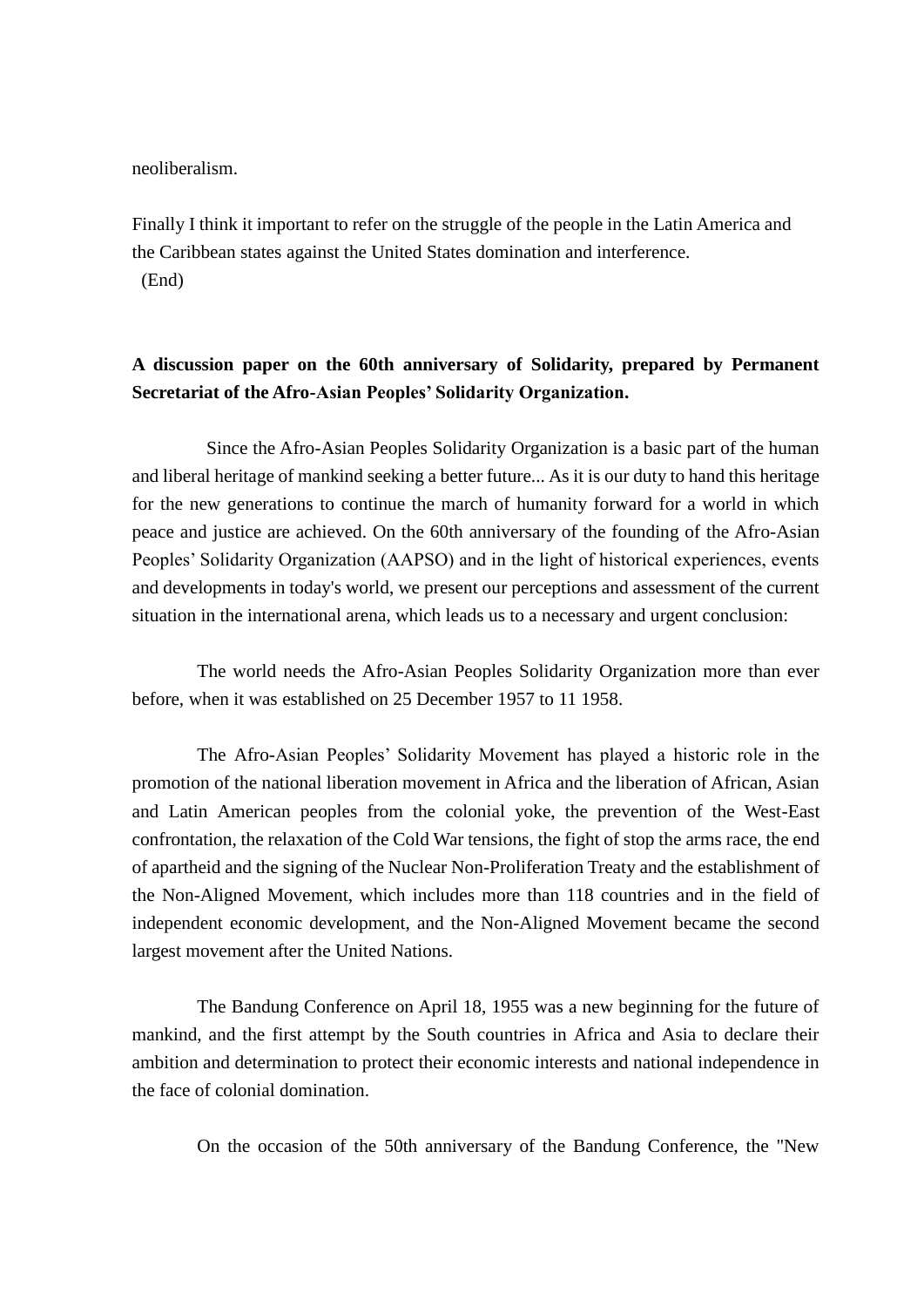Asian-African Strategic Partnership" was announced at the summit held in the same city of Bandung, with 106 countries including 45 Asian countries and 52 African countries.

 Today, the world is facing a global threat that endangers the whole human race that obliges the Afro-Asian Peoples Solidarity Organization to play the role in facing the new challenges.

## **The Swiss writer and thinker Jean Ziegler says:**

 "This is the world of predators" or say this world of pirates and bandits in a world that is getting worse, and the economy is launching the great thefts of countries and peoples. It is a grotesque world. Advocates of cold and hot wars - even nuclear weapons - and agents and brokers of arms dealers, neoconservatives, and extreme rightists occupy central positions in the state governing institutions ruling in the United States of America. NATO officials make daily statements and declaration about the need for continued aggression against Russia. There are those who make the last nail in the coffin of the United Nations, which is unable to abide by the principles of international law and to implement the goals and the Charter of the world Organization, which was supposed to be the conscience of the world. The wars of intervention, invasions and attacks on multiple countries are unchecked as well as the wars of changing regimes in other countries. The "deep state", stakeholders, corporations and major banks play the role of decision-maker. (The military spending in the world rose in 2015 to \$ 1676 billion.

The US military budget in 2018 amounts to 1.2 billion dollars, the largest budget in the history of the world to implement the largest weapons program so far. There are plans to renew and develop American nuclear weapons. The administration of former US President Barack Obama, as well as the administration of current US President Donald Trump, has requested \$ 1 trillion to modernize the US nuclear arsenal. The Pentagon's Scientific Defense Committee has revealed the frantic climate of war now prevailing in Washington when it advised the US administration last December to develop smaller nuclear weapons so that the United States has more options for launching "limited" wars against other nuclear Powers.

There is now in Washington the presumption that the United States could launch the first nuclear strike to Russia so suddenly that the Russian nuclear arsenal could be paralyzed and "cut off its command."

 Although the United States has produced about 70,000 nuclear weapons since the end of the Second World War in 1945, and despite accidental nuclear explosions on American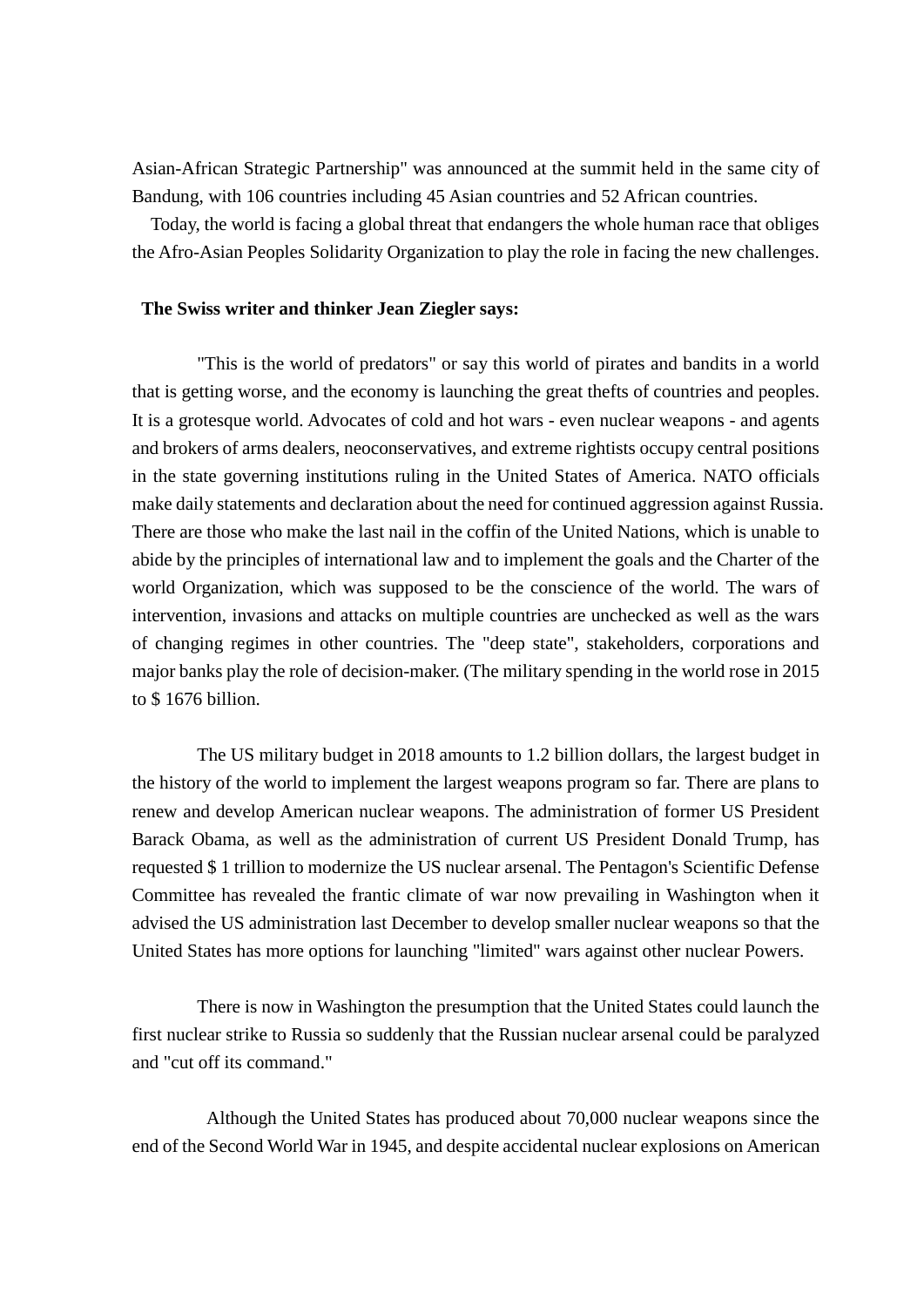soil and its concealment from the world, hawks in Washington are deliberating the idea of taking more aggressive measures against Russia after they convinced themselves that US nuclear capabilities are far superior than Russia's nuclear capabilities. Following the escalation of military tension between NATO and Russia, some experts - such as former US Secretary of Defense William Perry - have warned that the world is on the edge of a "nuclear disaster" as compared to any time during the Cold War.

The US Air Force and the US Navy plan to purchase Lockheed Martin's advanced F-35 aircraft worth more than \$ 1 trillion, after the belief in Washington is that military spending should be greater than ever before Russia can be dealt with. The Atlantic Alliance is also required to increase its military spending. The 12 new members of Eastern Europe in the Atlantic alliance have bought US arms worth billions of dollars, leading to a financial booming for US arms companies.

"It is the Atlantic Alliance that has moved towards our borders, and we are not moving anywhere," Russian President Vladimir Putin said. The United States and NATO have established the so-called anti-missile missile shield on European territory in the Czech Republic, Poland, Romania and the Baltic states, and 300 thousand NATO troops have been mobilized on Russia's border waiting for a battle with the Russians. About 30 years after the collapse of the Soviet Union and the dissolution of the Warsaw treaty, war advocates still think Russia as a direct threat to the security, interests and existence of the United States and that it is a challenger to its foreign policy. "Putin is even more dangerous than Daesh on the world" said Senator John McCain.

Anyone who follows the hysteria that is sweeping the United States now, both at the governmental and media levels, feels that the time has returned to the 1950s, the days of the height of the American cry and chaos against the "Communist Soviet enemy" that threatens America and the free world! The allegations about "the impossibility of achieving peace with Putin" are constantly being heard. The arrival of "Moscow's hidden hands in moving internal political crises and influencing the election results" even led to the accusation that Moscow had put Donald Trump in the White House!! The use of catastrophic methods to promote calls for war is being used. It was noted that the hysterical cries for war against Russia have increased sharply in the United States after the Ukrainian crisis, which is, in fact, the creation of Washington, which orchestrated a fascist coup to overthrow the President of Ukraine to replace him one of its followers. The call for the US administration to "gather its will" and topple Russian President Putin has multiplied.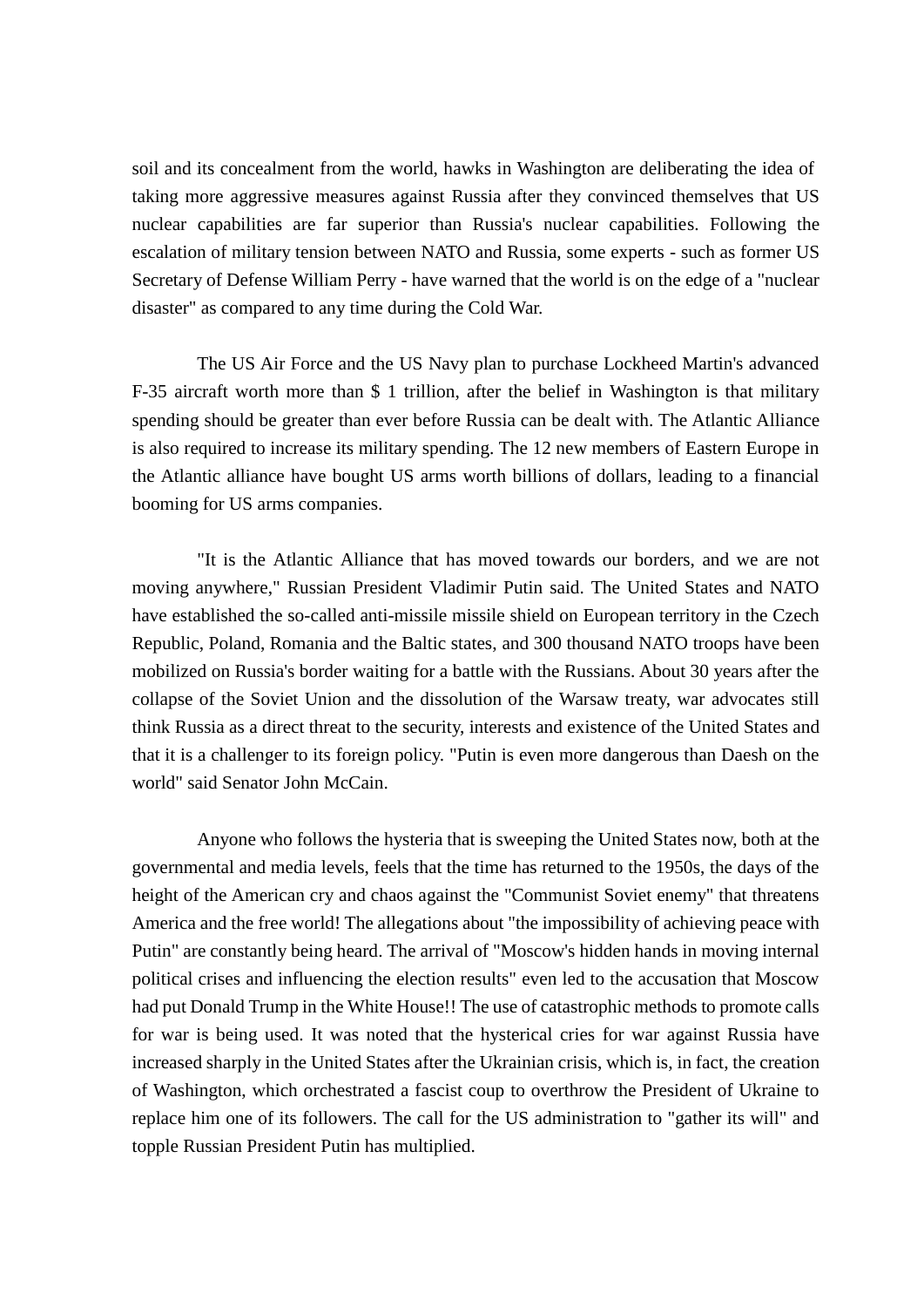American writer Robert Perry says Washington hawks are now eager to wage a new war against Russian.

 Wars continue in Afghanistan, Pakistan, Iraq, Syria, Yemen and Somalia. About 10,000 US troops remain in Afghanistan. The United States maintains about 800 military bases around the world, and its aircraft carriers are mobile military bases. There are also US Special Forces in 70% of the world (138 countries). In 2016, the Obama administration threw at least 26,171 bombs in different locations, ie 72 bombs every day or three bombs per hour, either on combatants or civilians. The United States has been using drones extensively to strike targets in several countries since 2002, and thousands of civilian casualties are "accidentally" lost.

 The Permanent Secretariat of the Afro-Asian Peoples' Solidarity Organization announced on 11 February 2016 that international terrorism is expanding and spreading and is threatening all continents of the world. It extends from Afghanistan through the Arab world to North Africa and sub-Saharan Africa, Asia. Now it is hitting in Europe.

 It has been warned by the Permanent Secretariat of the AAPSO that this expansion and spread of terrorists is not in isolation from the forces supporting terrorism, which trained, financed and armed for the implementation of agendas and schemes hostile to the interests of peoples.

And what is happening in Syria, Iraq and Libya. As well as the multiple forms of terrorism in Egypt, Tunisia, Algeria, Yemen, and African and Asian countries. Indicates that the phenomenon of terrorism has become part of the global agenda of major countries. Thus, terrorist organizations were used as tools to change the regimes in certain countries, to overthrow the national state, to tear apart other countries and turn them fragile, weak and rival entities suffering from sectarian, , ethnic and tribal divisions.

From the very beginning, AAPSO had been aware that terrorism threatened civil peace, social cohesion and national unity, and was aware that some States had not benefited from the experience of al-Qaida.

At the Colombo meeting in 2002, the AAPSO stressed that terrorism can only be eradicated by combating extremist ideas and, eradicating poverty and its social basis and the need to settle international issues in the interests of the peoples of the world.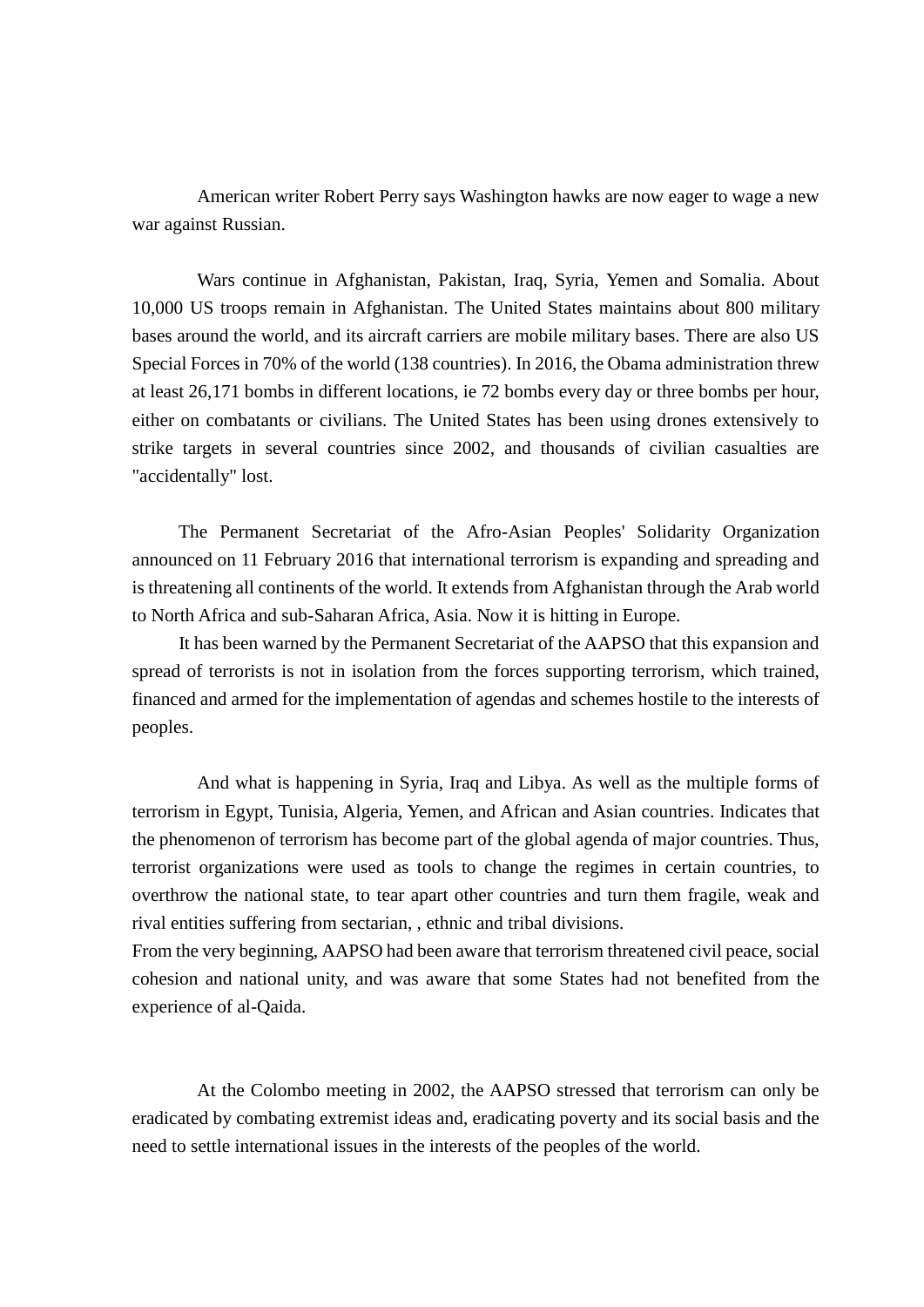It is true that what we affirmed at the Colombo meeting is manifested today by unprecedented global terrorism and extremist terrorist organizations that practice mass murder, the burning of human beings, the cutting off of innocent heads, the pillaging of women, the destruction of peoples' memory, culture and heritage and the destruction of their treasures, history and civilization.

Terrorism in the Arab world, North and West Africa, Afghanistan and other Asian countries. It has become a part of most of the world's continents. We are now witnessing a situation in the Arab world and Africa of cracking and collapse.

 The United States and other countries have provided support to terrorist organizations and continue to use the Syrian Al-Nasra Front as a tool to destroy the Syrian state and divide Syria, and to destroy Libya and turn it into an open arena for terrorist organizations.

 The United States rejects calls for international cooperation to fight terrorism for the reasons cited above.

The task of mobilizing the peoples of Africa and Asia to eradicate the roots of terrorism has become an urgent and pressing task facing the Solidarity movement.

It is a task to save the human race and at the same time eliminate the tools used by the enemies of freedom and progress to block the path of liberation, democracy and human rights, the principle of citizenship and pluralism, freedom of thought and belief, independent economic development and cultural prosperity.

The deterioration of the situation in the Arab world, Africa and other parts of the world that the number of refugees across the globe amounted to more than sixty four million until October 2016. Also the United Nations statistics indicate that from 2000 to the middle of 2015, about 22 thousand people sank in the Mediterranean Sea as they try to reach the shores of Europe.

The number of refugees in the Arab world has reached 5.6 million refugees by 2015. There are reports from European Union countries that the number of illegal immigrants in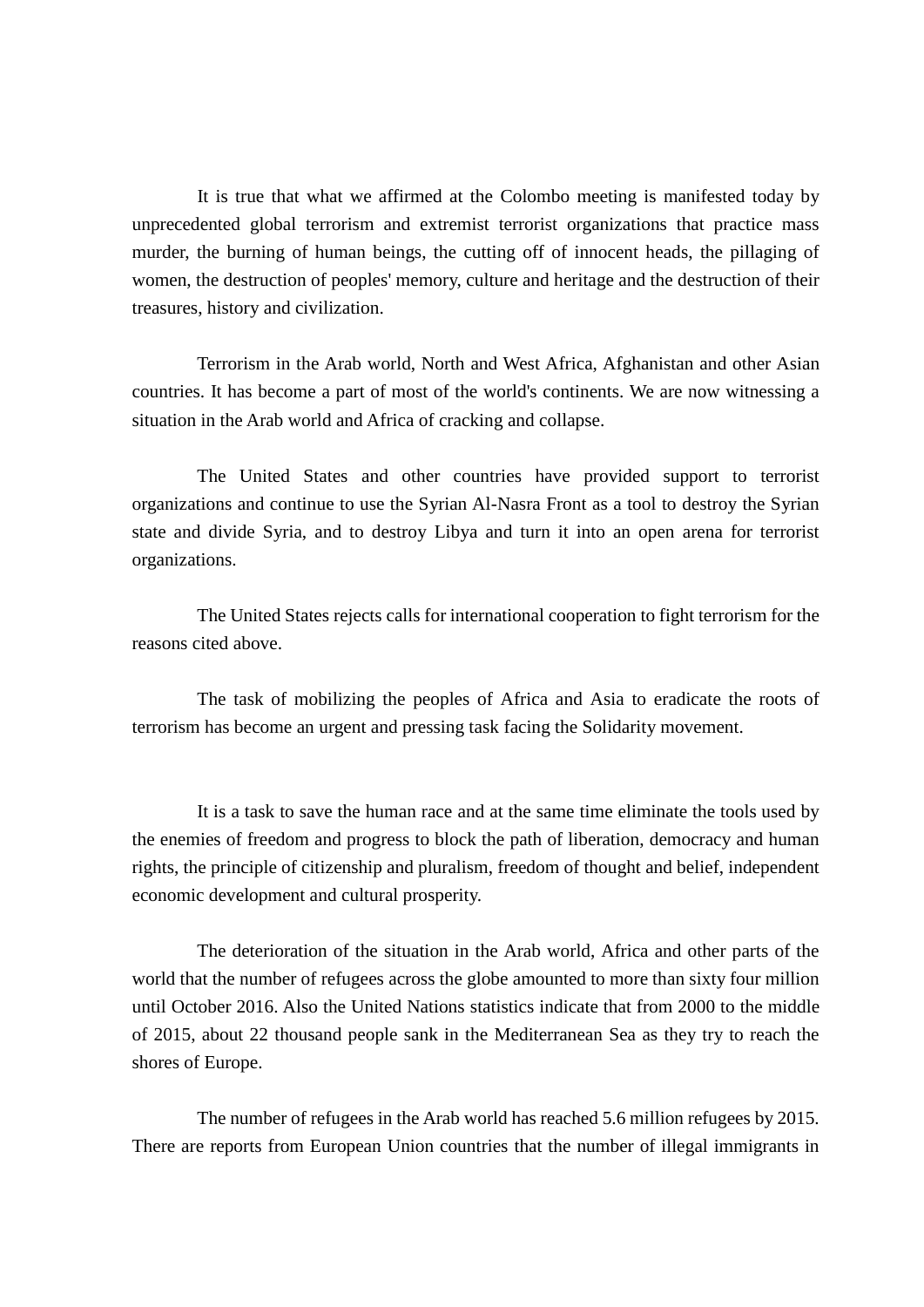Europe reaches one million. Human trafficking became second only to the arms and drug trade.

 Despite 50 years of Israel's occupation of the Palestinian and Syrian territories, US support for the Israeli occupation, settlement and Judaization has hampered so far the return of land and rights to its owners. The \$ 38 billion deal, like US military support for Israel over a 10-year period, represents Israel's highest figure in the history of its relationship with America, and it is Washington's biggest support for any country in its history.

 The withdrawal of the United States from the climate agreement was a blow to the peoples of the world after most countries signed that agreement in Paris. This means that a superpower explicitly declares its determination to increase greenhouse gas emissions, to corrupt the farms of poor countries, to cause recurrent drought, devastating floods, landslides, and natural and health disasters. That is, it defies the entire world and threatens the planet.

 We are in a world where the poor are growing poorer, while the rich are accumulating astronomical wealth. Only eight people have a fortune equal to that of half of the world's population.

This is so much for the solidarity movement to renew its activity and revive its role in order to establish a new world economic order that will allow the peoples of the world to benefit from their natural wealth and resources and to make a fundamental change in the international economic relations and economic liberalization of the countries of the South.

 The AAPSO can become a socio-economic force that defends the rights and interests of developing countries. With the ebb and flow of the unipolar world and the emergence of a multi-polar world, the Organization can do more than it could have done in the preceding circumstances.

For example, the AAPSO can pursue its fundamental objective since its formation which reflects the desire of the peoples of the world - to prohibit and prohibit the production and stockpiling of nuclear weapons, not just to prevent their use or threat of use. The organization can raise the banner of the independence of the national liberation, not allow interference in the internal affairs of other countries, end the threat of world war altogether,